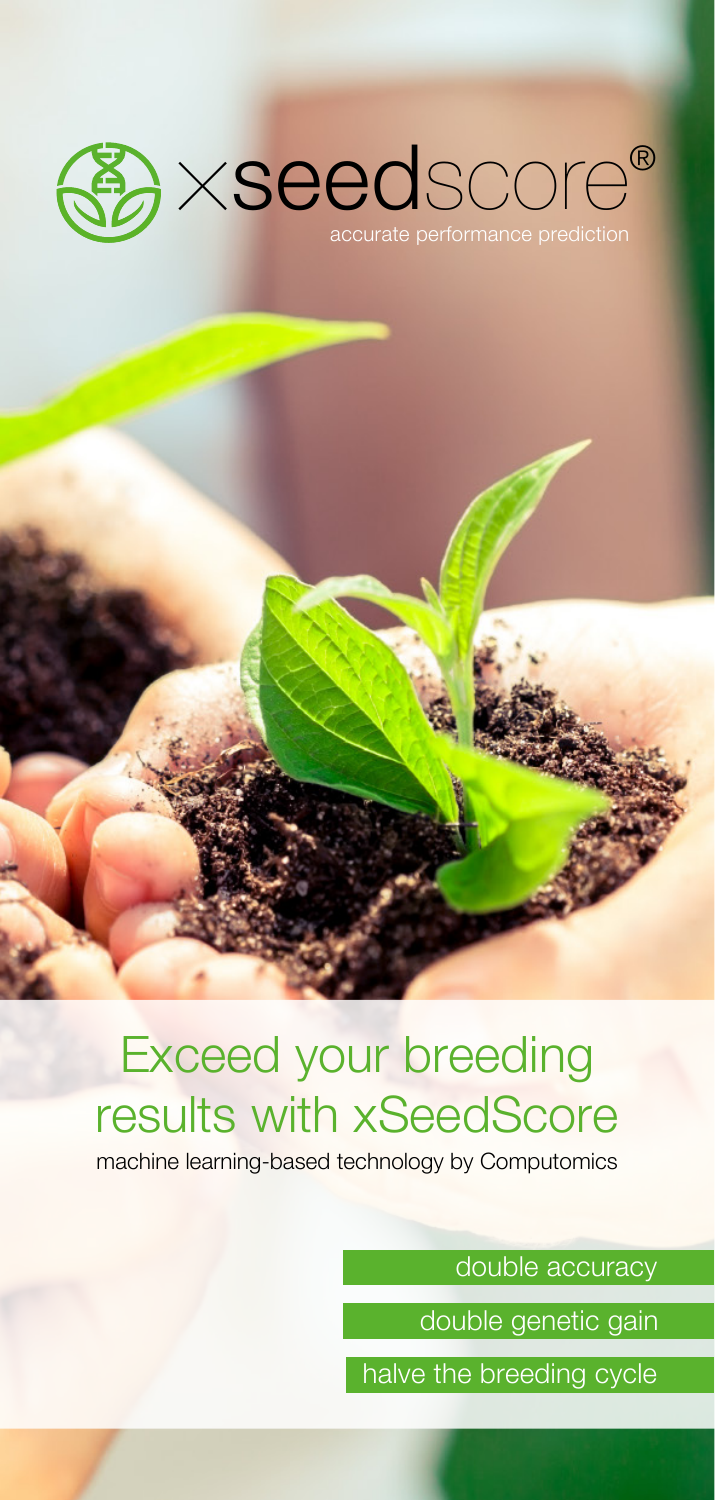### **BENEFITS**

# The most personalized, secure, and reliable way to a commercial product

- *GxExM modeling with machine learning*
- *Billions of accurate predictions in untested locations and climates within hours*
- *Secure data center located in Germany*
- *Combine genetics for the highest predicted GCA in second cycle breeding, saving 2 years*
- *Twice as accurate performance prediction*
- *Integrate data from more than 16 sources: soil, climate, management, ...*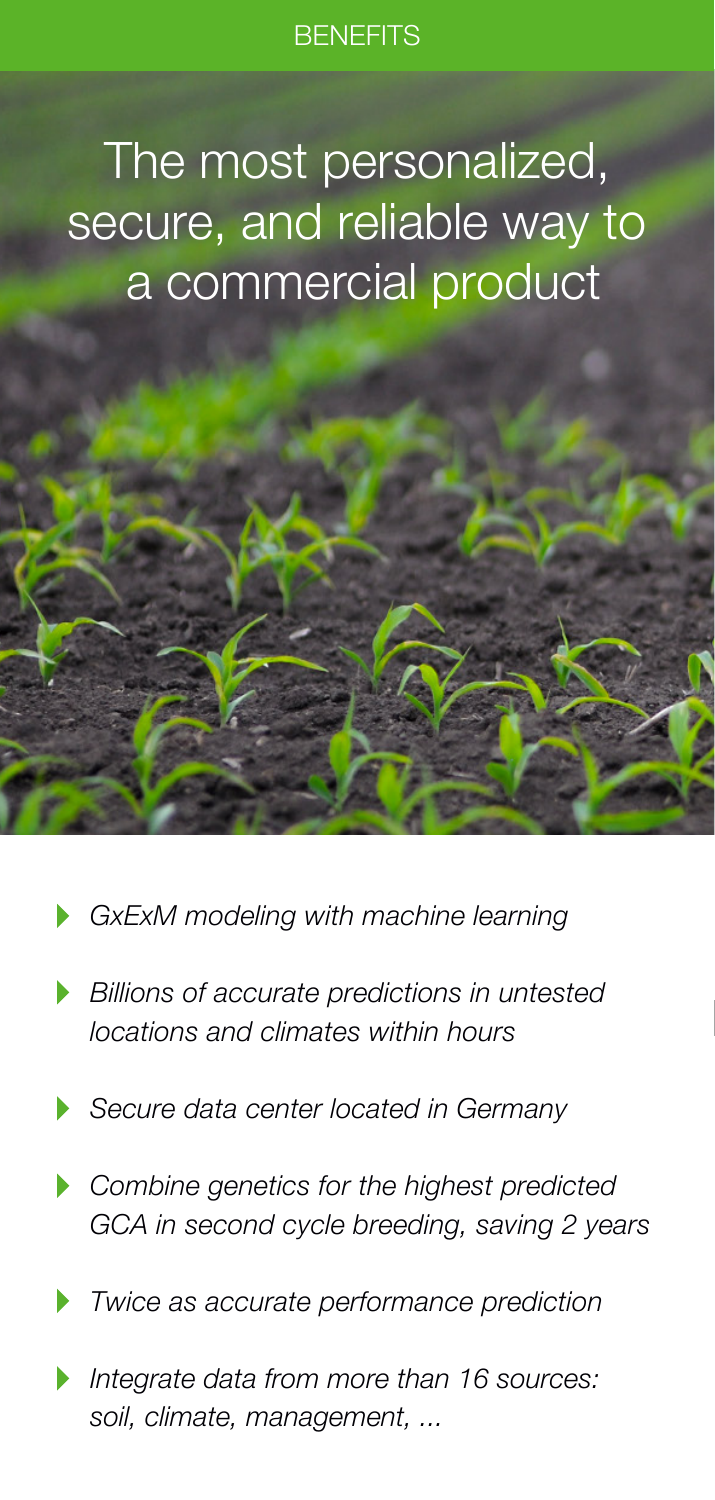## USE CASE

Predict virtual hybrids from a male and female double-haploid population and predict hybrid phenotypes.

### **Challenge**

To feed 10 billion in 2050, plant breeders are developing new plant varieties with improved characteristics. Breeding cycles are very complex, expensive and time-consuming. Our customer wanted to evaluate the genetic potential of crosses and assess the best performing ones to develop a new maize variety with higher yield.

### **Solution**

With the Computomics xSeedScore machine learning-based solution, we predicted the performance of all possible hybrids and uncovered high-yielding combinations, some that would have been otherwise discarded.

#### **Results**

Accurate performance prediction of all virtual crosses increased the number of commercial hybrids 10-fold. This means that the data we delivered for this program is worth around \$72M-96M USD in field trials.



Heat map: visualisation of results

#### *Customer Quote*

*"We have the ultimate confidence in your knowledge. We received a tool that helped us dramatically increase the chances of finding a commercial hybrid."*

Midrange Breeding Company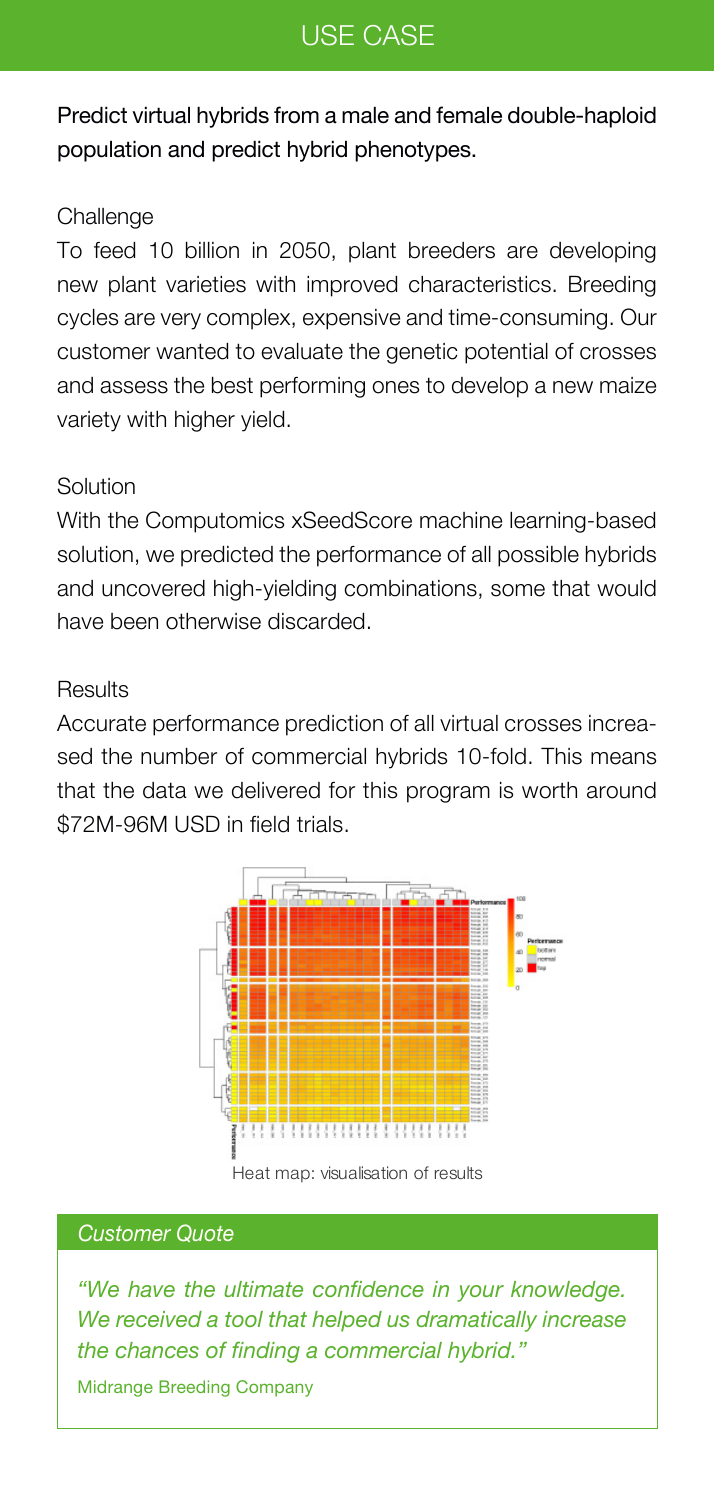Accelerate your breeding programs and bring new varieties to market

*xSeedScore reduces time to market for new varieties by 3-6 years*

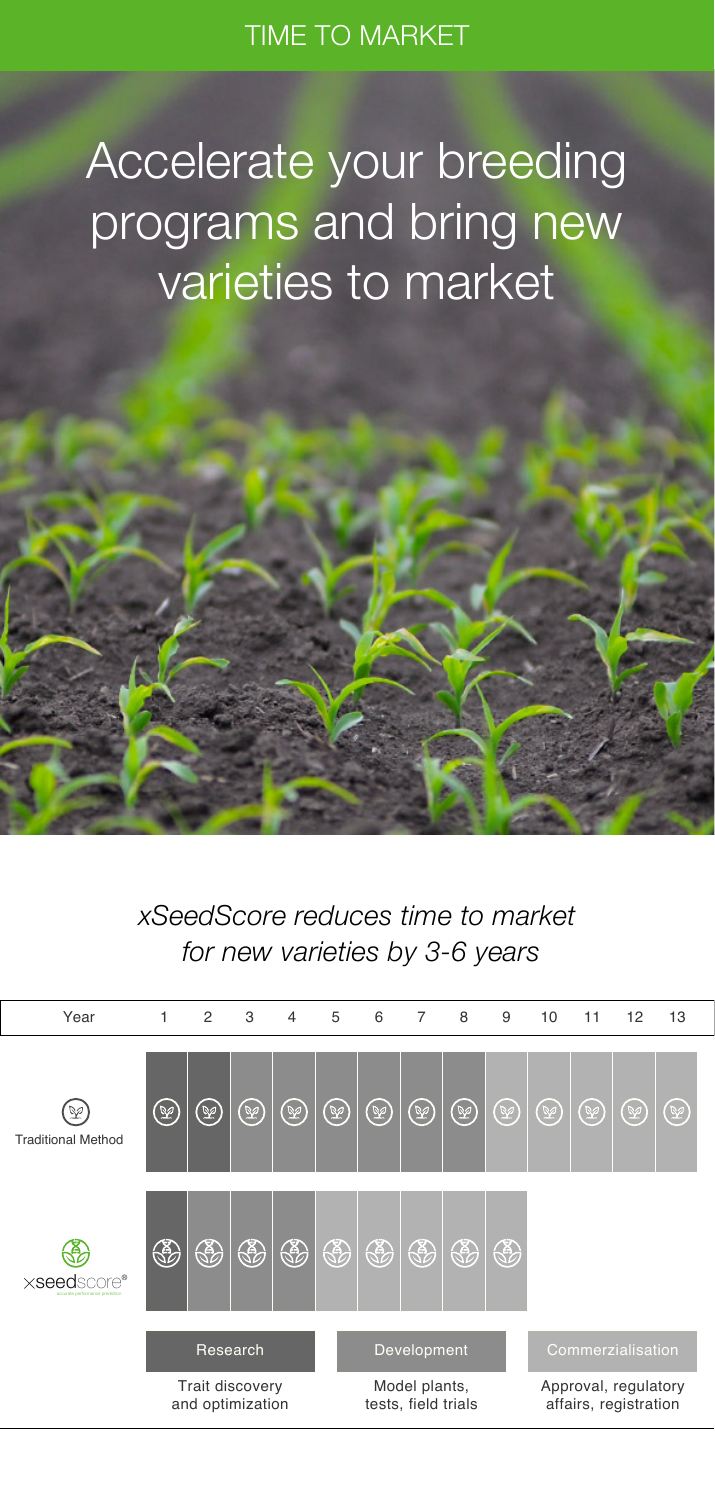# Bring your breeding ideas to life with our solution!



We support you on your journey to a new commercial product. You have breeding knowledge, we have machine learning capabitlites. Together, we achieve the best results.

Our offer includes:

- personalized support
- machine learning-based algorithm for accurate predictions
- openness and flexibility to understand and adjust to your breeding system

#### *What our customers say*

*"What we got from Computomics is very different to others. Computomics listened carefully to our goals and designed a tool that we can use to develop commercial hybrid quality."*

Midrange Breeding Company